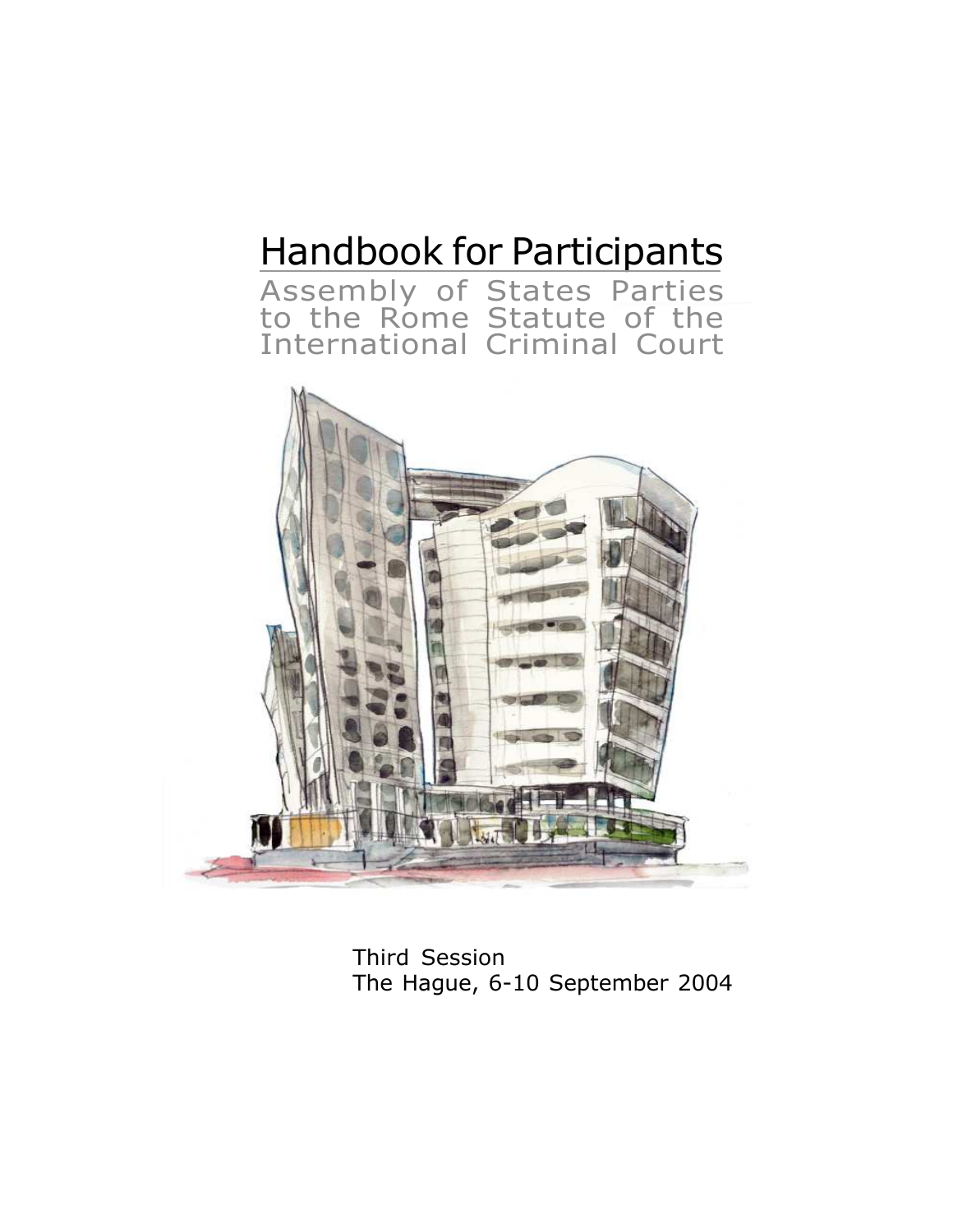# **CONTENTS**

- Introduction 1
- 2 | Venue and dates
- 3 Opening of the session
- 4 | Registration
- 5 | Credentials
- Journal 6
- 7 | Participants
- $8 \mid$  List of participants
- 9 | Languages
- 10 | Seating arrangements
- Meetings  $11$
- 12 | Decision-making
- 13 | Elections
- $14$  General statements in the Plenary
- $15$  Distribution of official documents
- 16 | Booking of meeting rooms
- 17 | Security & safety
- 18 | Social events
- 19 | Contact information
- 20 | Medical Services
- 21 | Hotels
- 22 | Catering
- Telephone and internet facilities  $23$
- 24 | Postal services
- 25 | Parking
- 26 | Taxis
- 27 | Public transportation
- 28 | Banking and currency exchange
- 29 | Shops
- 30 | Cloakroom
- ANNEX I List of States Parties
	- II Visas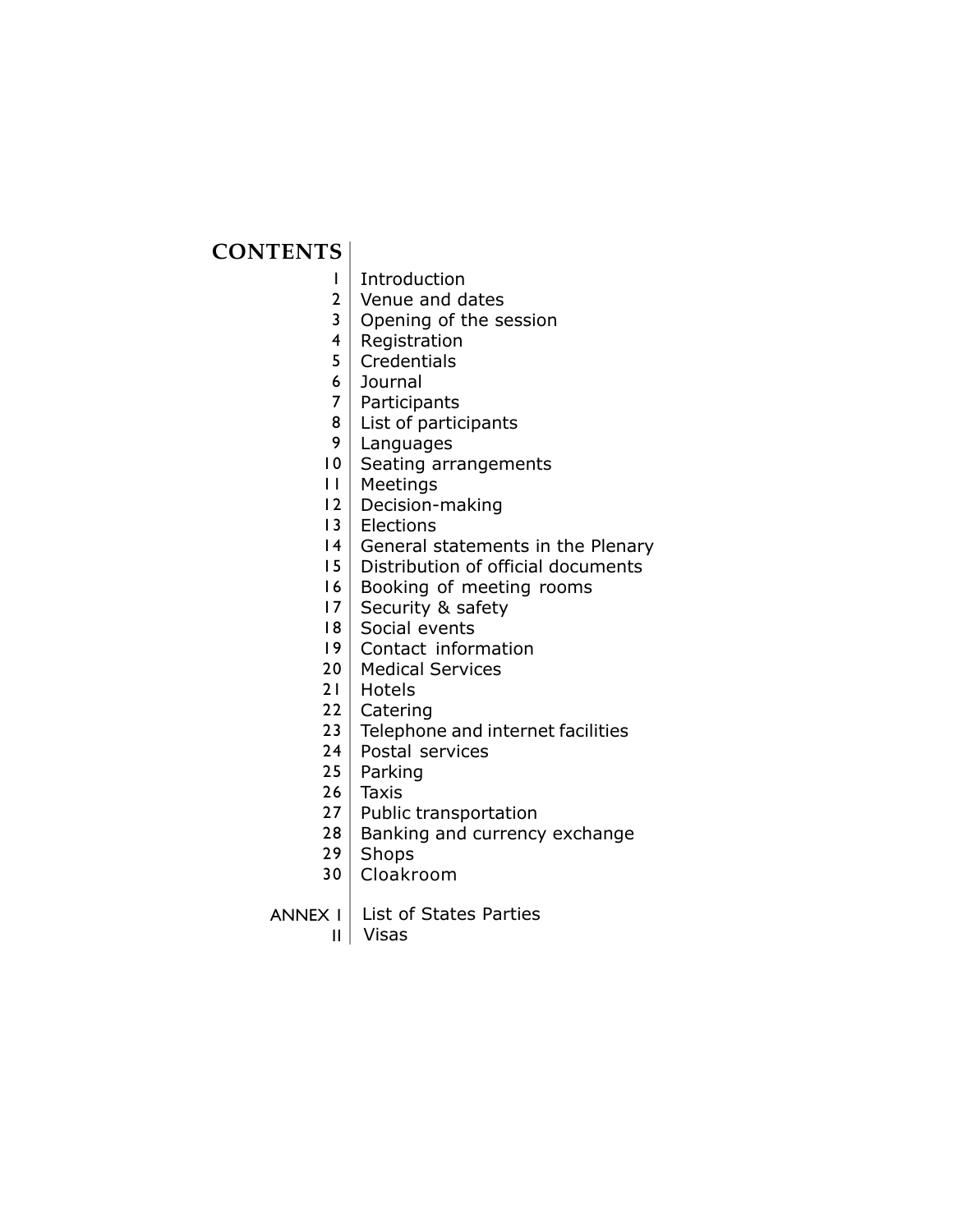#### 1 Introduction

At its 5th meeting, on 12 September 2003, the Assembly of States Parties to the Rome Statute of the International Criminal Court (the Assembly) decided to convene its third session in The Hague from 6 to 10 September 2004.

Invitations to the third session of the Assembly were sent to States and other entities in April 2004. The provisional agenda and registration forms were distributed in early July 2004.

The Assembly has a Bureau consisting of the President, who shall preside, two Vice-Presidents and eighteen members elected by the Assembly from among the representatives of the States Parties for three-year terms. The Assembly of States Parties elected its Bureau as follows:

President: H.R.H. Prince Zeid Raíad Zeid Al-Hussein (Jordan)

Vice-Presidents: Mr. Alieu Ibrahim Kanu (Sierra Leone) and Mr. Felipe Paolillo (Uruguay)

Other members: Austria, Croatia, Cyprus, Democratic Republic of the Congo, Ecuador, Gabon, Malta, Mongolia, Namibia, Netherlands, New Zealand, Nigeria, Norway, Peru, Romania, Serbia and Montenegro, Trinidad and Tobago, United Kingdom of Great Britain and Northern Ireland.

#### Venue and Dates 2

The third session of the Assembly will be held from 6 to 10 September at the Netherlands Congress Centre (Nederlands Congres Centrum, NCC), Churchillplein 10, The Hague (Den Haag), the Netherlands.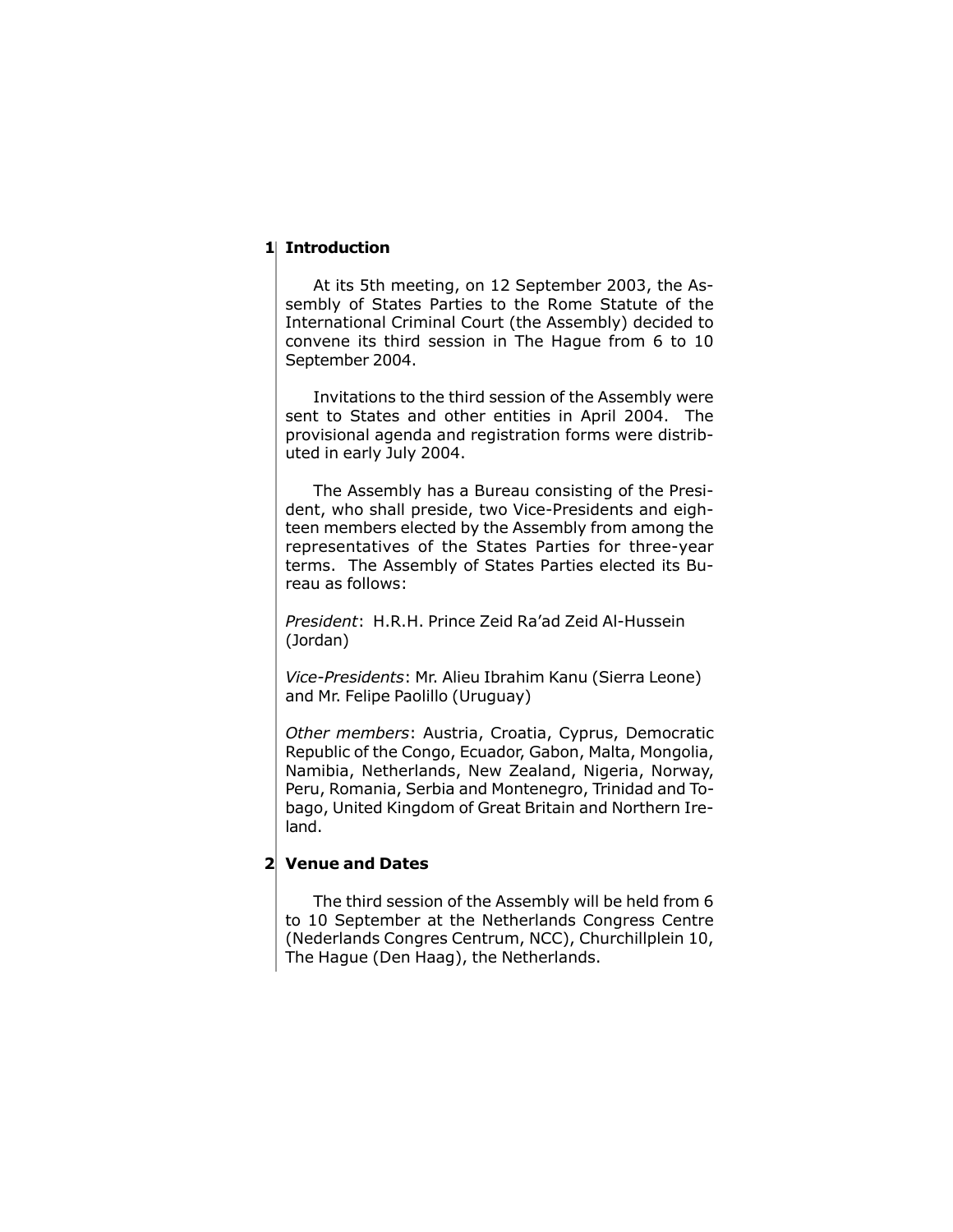#### 3 | Opening of the session

The official opening of the third session will take place in the Prins Willem-Alexander Hall (PWA Hall) at the Netherlands Congress Centre (NCC) on 6 September 2004 at 10:00 hours. In order that the opening meeting of the third session may begin punctually, participants are requested to be seated in the PWA Hall by 09:45 hours.

#### **Registration** 4

Participants are advised that each member of a delegation will be admitted to the conference only upon presentation of a Conference pass with a photograph. Registration forms were mailed to States and participating observers in early July and these will have to be returned to the Secretariat by 1 September for State representatives and observers.

To register, non-governmental organizations have to submit a written request on official letterhead with the name of the organization and each of its representatives to the Secretariat or the Coalition for an International Criminal Court by 13 August 2004.

The on-site registration of participants to the Conference will start at the NCC on Sunday, 5 September at 11.00 hours through 18.00 hours and from 6 to 10 September from 08:00 to 18.00 hours. Conference passes will be issued upon presentation of valid identification, preferably a passport.

For participants who arrive early in The Hague or who are based in The Hague, pre-registration will be possible at the International Criminal Court at Maanweg 174, The Hague on the following days:

| Thursday, 26 August   | $13:00 - 16:00$ hours |
|-----------------------|-----------------------|
| Friday, 27 August     | 13:00 - 16:00 hours   |
| Thursday, 2 September | 13:00 - 16:00 hours   |
| Friday, 3 September   | 13:00 - 16:00 hours   |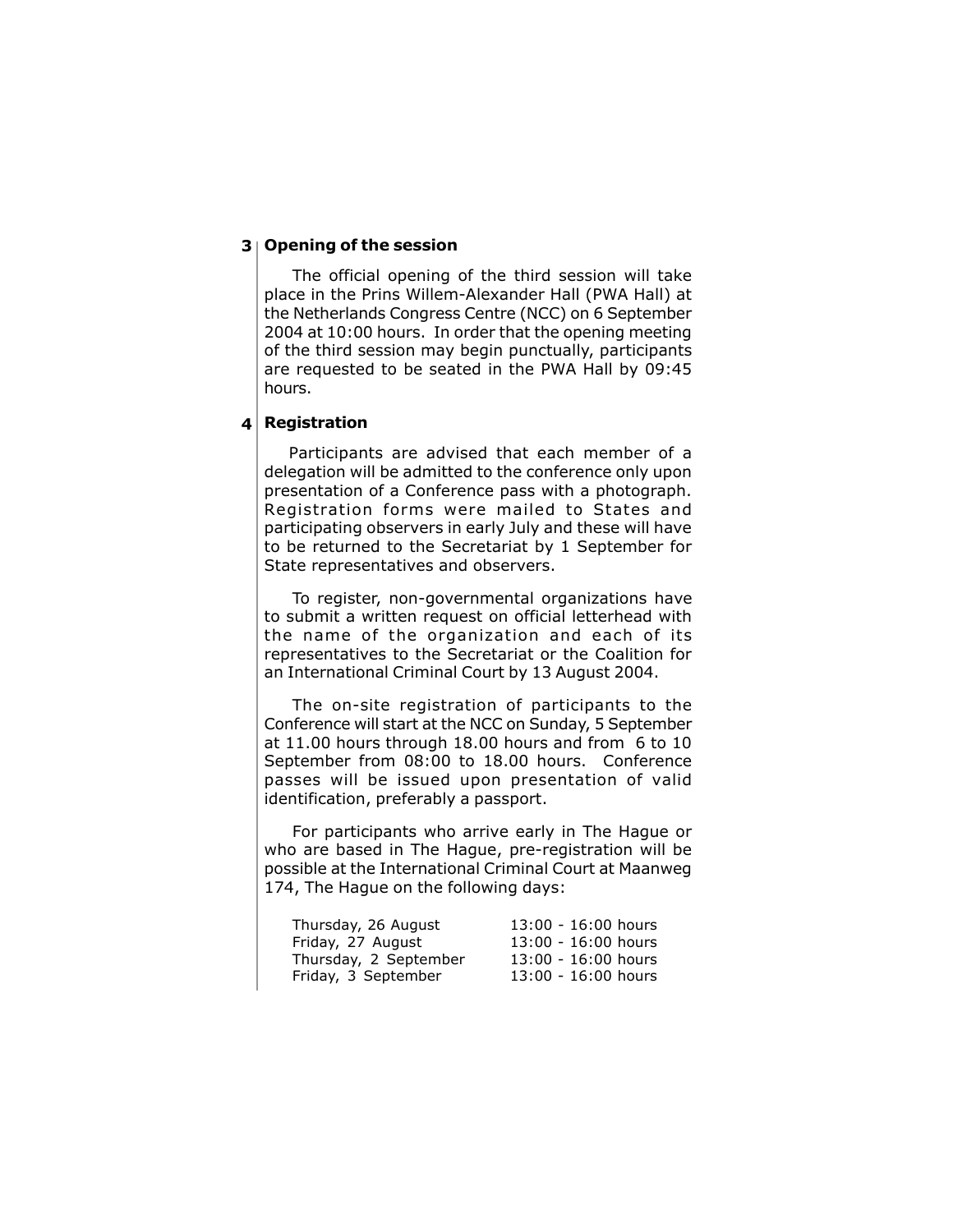# 5 Credentials

States are reminded that credentials for the third session need to be issued for all representatives to the Assembly in accordance with rule 24 of the Rules of Procedure of the Assembly of States Parties. Credentials of representatives, and the names of alternate representatives and advisers, should be submitted by 1 September 2004 to the Director of the ASP Secretariat, International Criminal Court, Maanweg 174, 2516 AB The Hague. From 6 September 2004, credentials should be submitted directly to the Secretariat at the session of the Assembly of States Parties, if possible, not later than 24 hours after the commencement of the session. The credentials shall be issued by the Head of State or Government or by the Minister for Foreign Affairs or by a person authorized by either of them.

#### SAMPLE FORM OF CREDENTIALS

REPRESENTATIVE TO THE THIRD SESSION OF THE ASSEMBLY OF STATES PARTIES TO THE ROME STATUTE

**WHEREAS** (State Party) desires to be represented at the third session of the Assembly of States Parties to the Rome Statute of the International Criminal Court to be held in The Hague, the Netherlands, from 6 to 10 September 2004,

**NOW THEREFORE** We (name and title) have appointed and by these presents do confirm as representative of (State Party) to the third session of the Assembly of States Parties to the Rome Statute:

> (His)(Her) Excellency (name) (title)

The Representative has full powers to act and take decisions on behalf of the Government of (State Party)

IN FAITH WHEREOF we have signed these presents at  $on$ 

Signature \_

(title)

 (Head of State or Government or Minister of Foreign Affairs or authorized person)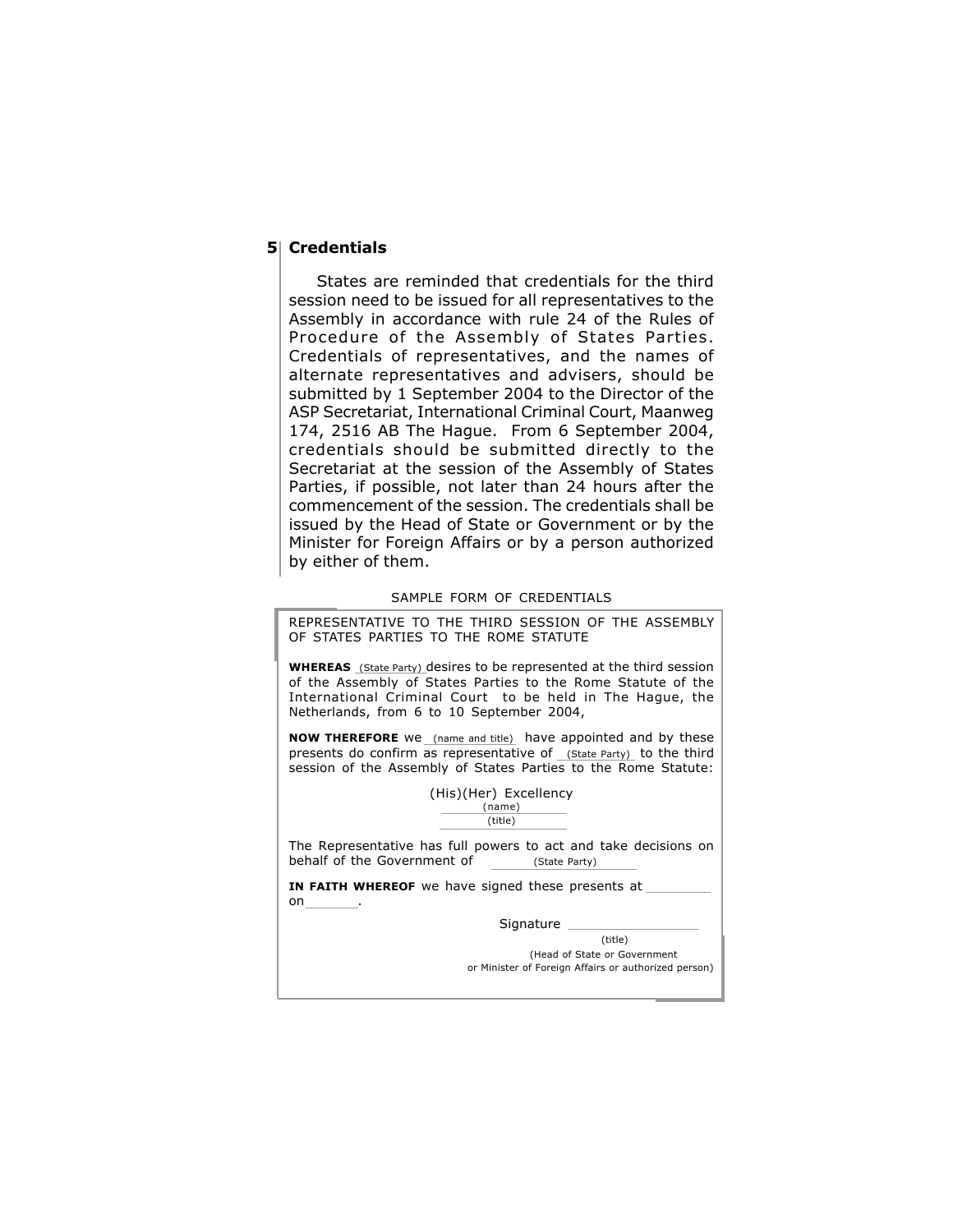#### Journal 6

A daily programme of meetings, events, and announcements will be available at the Registration Desk and at the Documentation Counter.

#### Participants 7

#### **States**

All States Parties to the Rome Statute are invited to participate in the meeting and will have the right to request supplementary items on the agenda, make speeches and to vote. Other States which have signed the Statute or the Final Act are also invited to participate in the meeting as observers, without a right to vote. A State which is not a party and does not have observer status may be invited by the President subject to the approval of the Assembly.

Each State Party shall be represented by one representative, who may be accompanied by alternates and advisers. Each Observer State may be represented in the Assembly by one designated representative, who may be accompanied by alternates and advisers. The representatives may designate an alternate or an adviser to act in his/her capacity.

Intergovernmental organizations and other entities Entities, (regional) intergovernmental organizations and other entities with a United Nations General Assembly (UNGA) standing invitation, as well as other international bodies who were invited to the Rome Conference, accredited to the Preparatory Commission or are invited by the Assembly, may participate as observers, without the right to vote.

# Non-Governmental Organizations (NGOs)

NGOs invited to the Rome Conference in 1998, registered to the Preparatory Commission for the International Criminal Court, or having consultative status with ECOSOC whose activities are relevant to the activities of the Court, and other NGOs invited by the Assembly may attend under the conditions laid down in the Assembly's Rules of Procedure.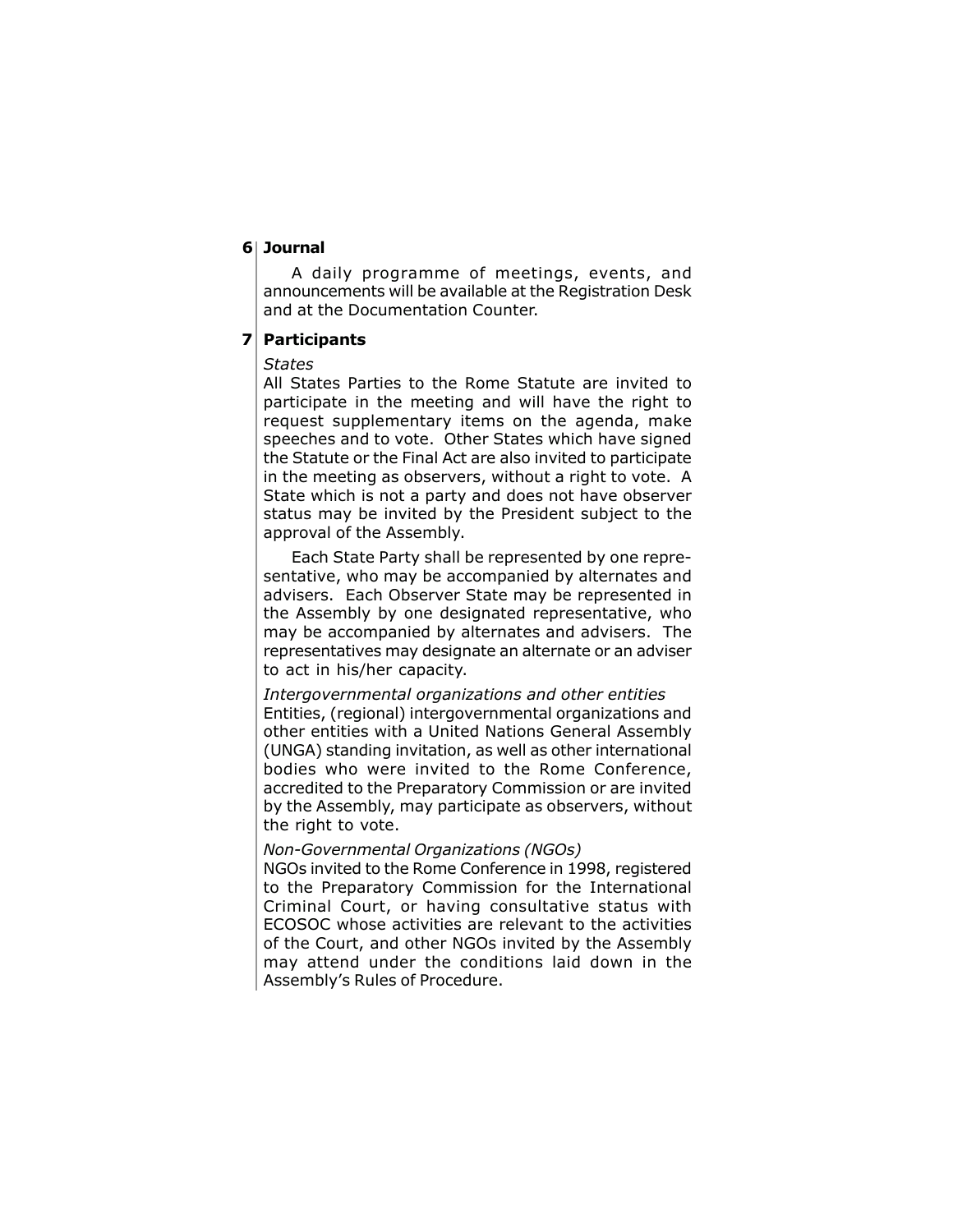# 8 List of participants

A draft list of participants will be produced during the course of the conference.

# Languages 9

Arabic, Chinese, English, French, Russian and Spanish, are both the official and working languages of the Assembly.

For the Plenary and the meetings of the Special Working Group on the crime of aggression, simultaneous interpretation into Arabic, Chinese, English, French, Russian and Spanish will be provided.

# 10 Seating arrangements

States Parties will be seated, in the Prins-Willem Alexander Hall, in English alphabetical order, starting with the state drawn by lot. Four designated seats, two of which will be at a table, will be provided to each State Party. Observer States will be seated in alphabetical order behind the States Parties.

# 11 Meetings

The meetings of the Assembly and of its subsidiary bodies with general membership shall be held in public, unless the Assembly decides that exceptional circumstances require that the meetings shall be held in private. As a general rule, meetings of the Bureau and of subsidiary bodies with limited membership shall be held in private, unless the body concerned decides otherwise.

The programme of the meetings will be printed in the Conference Journal, which will be issued on a daily basis and will specify conference rooms and times of meetings.

Unless otherwise indicated, morning meetings will be held from 10.00 to 13.00 hours; afternoon meetings from 15.00 to 18.00 hours.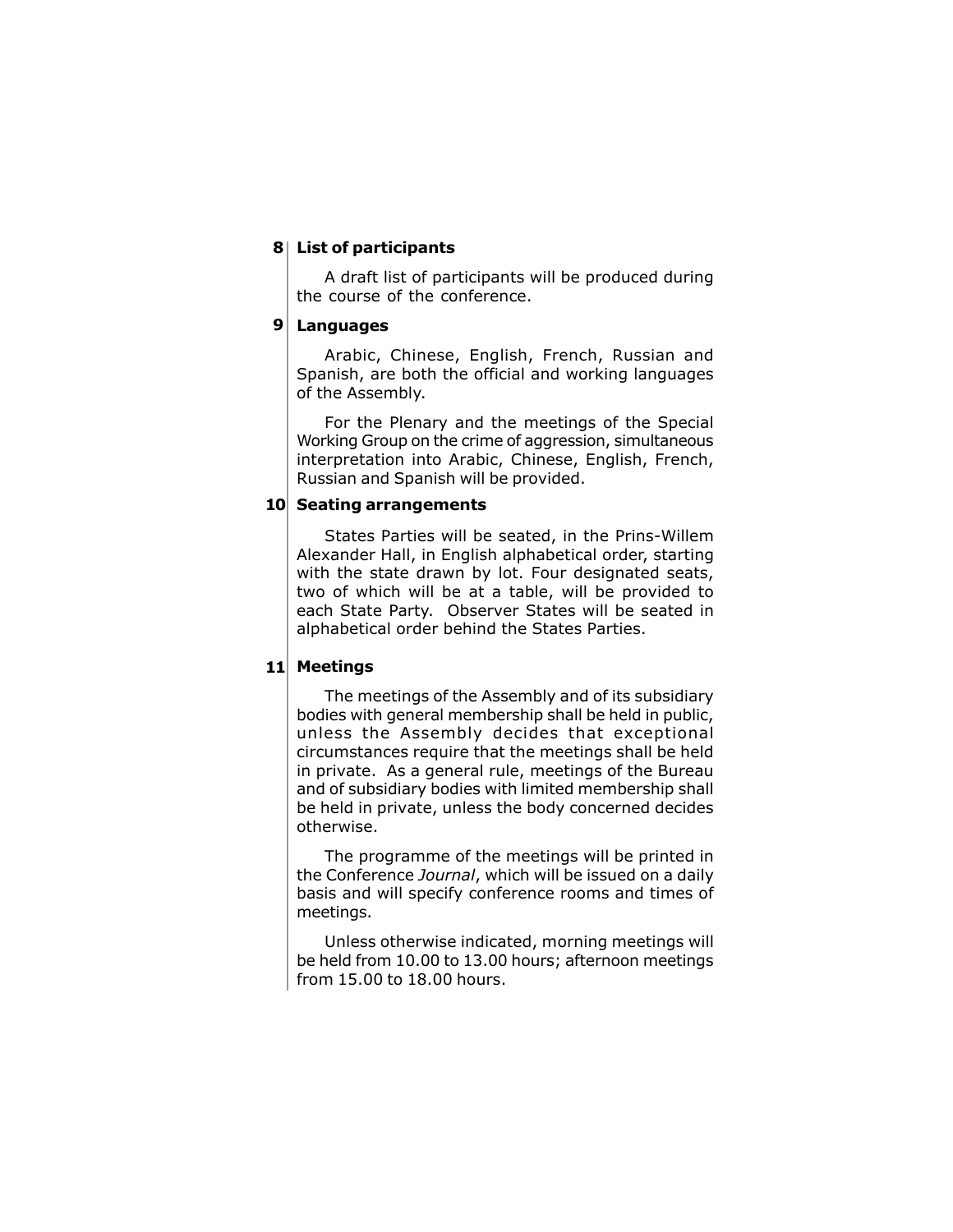# 12 Decision-making

Every effort shall be made to reach decisions in the Assembly and in the Bureau by consensus. If consensus cannot be reached, decisions shall be taken by vote. Each State Party shall have one vote. Decisions on matters of substance must be approved by a two-thirds majority of States Parties present and voting. Decisions on matters of procedure shall be taken by a simple majority of States Parties present and voting.

# Elections 13

At its third session, the Assembly shall elect a Deputy Prosecutor and 6 members of the Committee on Budget and Finance. Nominations and resumes will be distributed in mid-July and posted on the ICC website.

#### $14$  General statements in the Plenary

Requests from States for speaking slots for general statements in the Plenary are made through the office of the Director, Secretariat of the Assembly of States Parties. Reservations are made on a first-come, firstserve basis. Representatives wishing to circulate their speeches to all participants are requested to provide 250 copies to the Meeting Room Attendant, who will be located in the PWA Hall. Alternatively, repre-sentatives who do not wish to have their speeches circulated but would still wish to help ensure that the impact of their words is equally strong in all languages, are requested to read at a reasonable speed and to hand in 8 copies of the statement for distribution to the interpreters. In either case, copies of speeches should be delivered to the Meeting Room Attendant before the speaker takes the floor, preferably at the start of the meeting, to allow sufficient time for distribution of speeches to the interpreters. Conference participants are reminded that the Secretariat will not be in a position to offer reproduction services for such texts.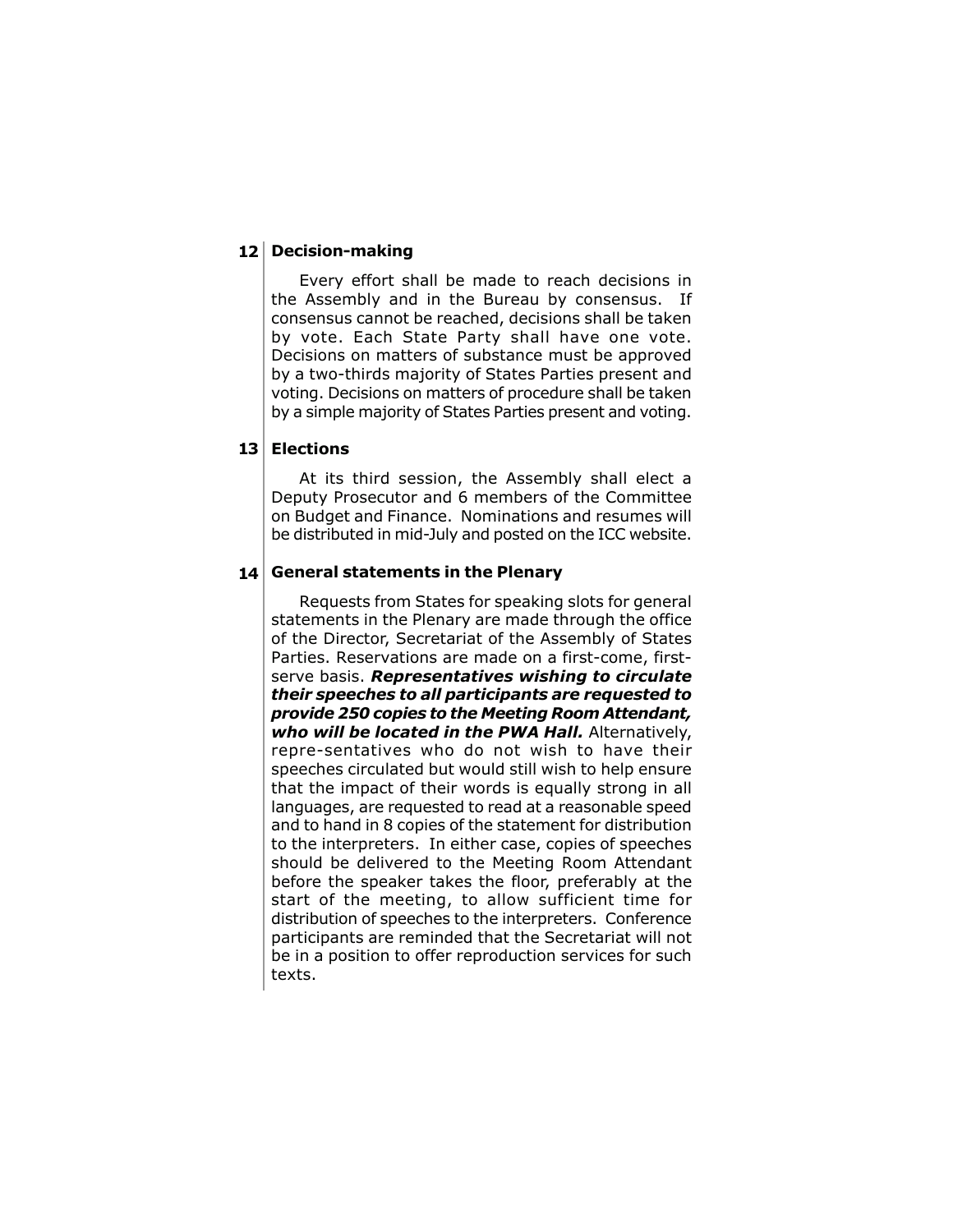If written texts are provided in more than one official language, delegations should indicate clearly which of those texts is to be accepted as the official text. Furthermore, delegates should specify whether that official text will be read out as written or if it should be checked against delivery in which case the words "check against delivery" should be clearly indicated on the top right corner of the first page.

Other written statements submitted by the designated representatives of entities, intergovernmental organizations and other entities that have received a standing invitation from the General Assembly of the United Nations, regional intergovernmental organizations or other accredited international bodies and non-governmental organizations shall be made available by the Secretariat to representatives of the States Parties and Observer States in the quantities and in the language or languages in which the statements are made available to it, provided that a statement submitted on behalf of a non-governmental organization is related to the work of the Assembly and is on a subject in which the organization has a special competence. Written statements shall not be reproduced at the expense of the Assembly and shall not be issued as official documents.

#### 15 Distribution of official documents

One set of documents will be provided to each delegation in the PWA Hall. Additional documentation may be obtained from the main documentation distribution counter located in Breugel 3 across from the main entrance of the PWA Hall.

#### 16 Booking of meeting rooms

Rooms for meetings of regional groups or other informal meetings of states may be reserved on a firstcome, first-serve basis by contacting the Meeting and Administration Assistant.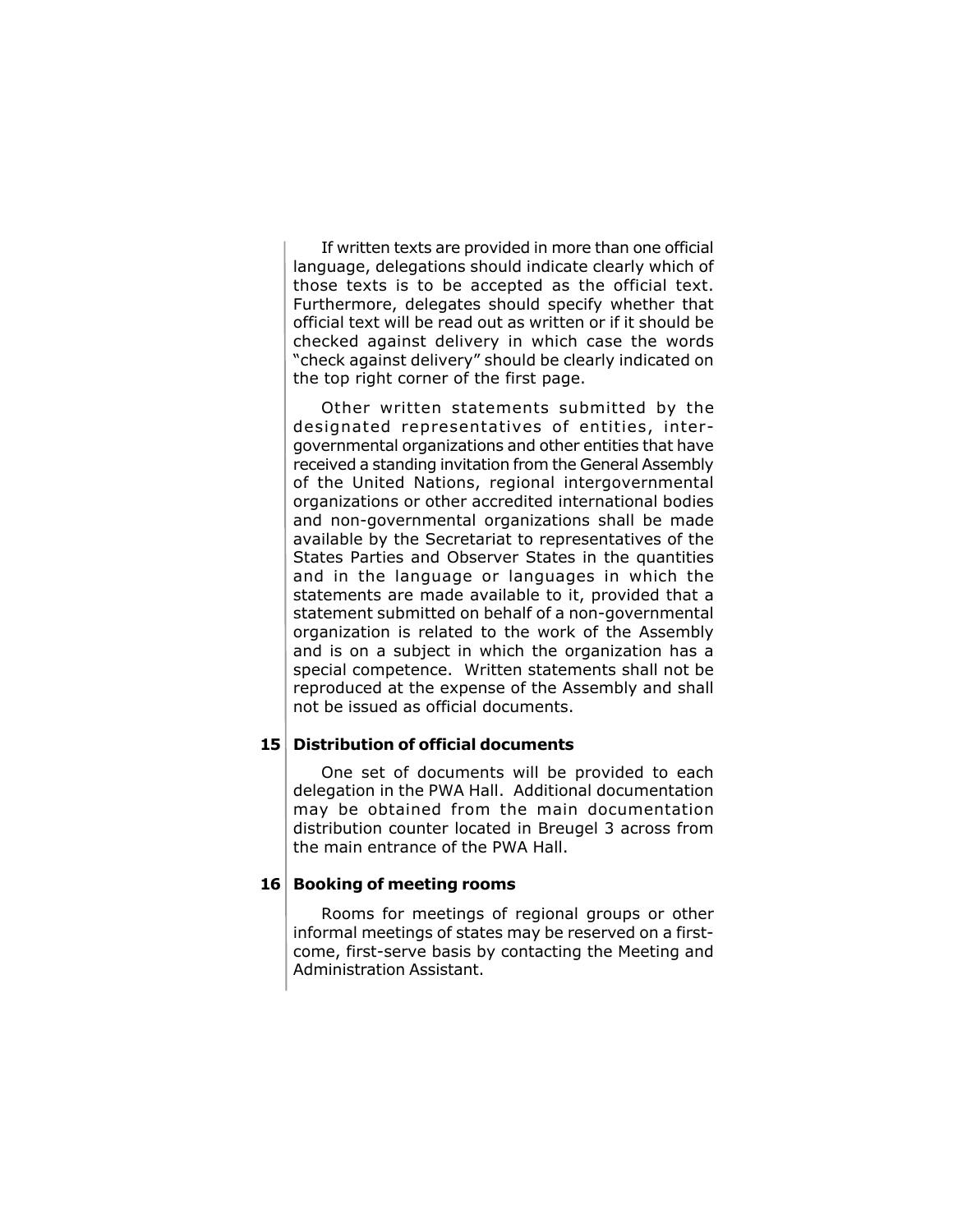One meeting room, Breugel 1, has been allocated for the use by NGOs. The Coalition for the International Criminal Court will coordinate the use of this room.

# 17 Security and safety

Only participants with conference badges will be able to enter the secure conference area in the Netherlands Congress Centre where the Assembly meetings will be held. These badges will be made upon registration and should be worn at all times in the conference area. Lost passes should be reported without delay to a security officer. Metal detectors will be in operation at the entrance of the conference area where the Assembly meetings will be held.

Delegates are reminded not to leave briefcases or any valuable items unattended in the meeting rooms.

Restrictions will be in place on the use of cellular telephones, radio transmitters, recording devices and camera equipment inside the conference area.

Participants are advised to carry their valuables safely, especially at railway stations and while on public transport.

#### 18 Social events

For coordination purposes, the organisers of receptions and other protocol events should contact Ms Gabriela Murino (see below for contact information).

# 19 Contact information

All inquiries should be addressed to:

Secretariat, Assembly of States Parties P.O. Box 19519 2500 CM The Hague, The Netherlands

> Phone: +31(0)70 515 8097 Fax: +31(0)70 515 8376 Email: asp@asp.icc-cpi.int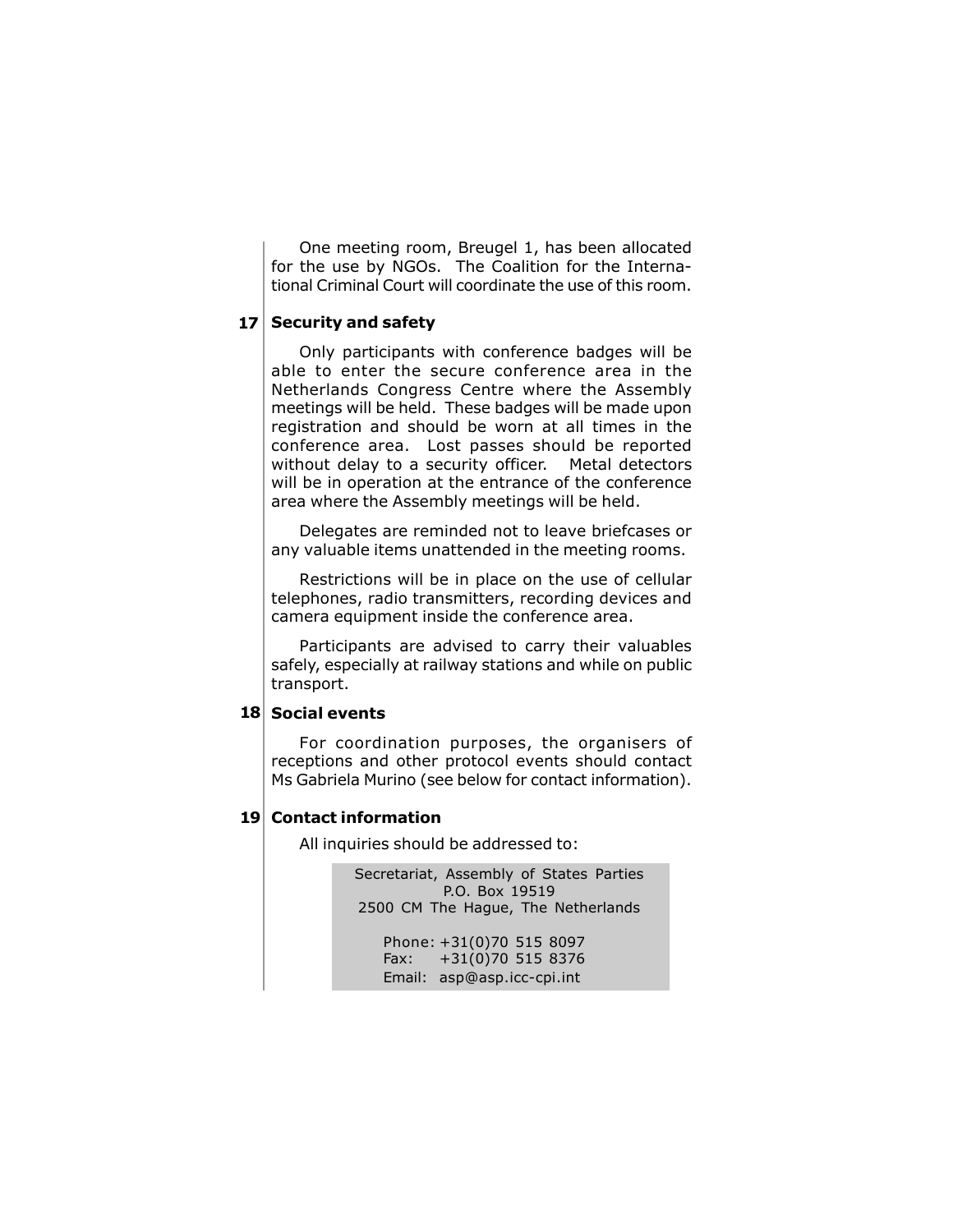# Secretariat of the Assembly of States Parties

Dr Medard Rwelamira Director, Secretariat of the Assembly of State Parties Tel: 31-70-515 8017 Coordination of the Conference and inscription on the list of speakers

Ms Gabriela Murino Conference Services and Protocol Officer Language services, documentation control, protocol, social events Tel: 31-70-515 8419

Mr Renan Villacis Legal Officer Credentials, elections Tel: 31-70-515 8536

Ms Lydia Swart Conference Officer List of participants, Registration, NGO assistance, LDC Trust Fund liaison Tel: 31-70-515 8031

Ms Milcah Mbindyo Meeting and Administration Assistant Meeting room services, Journal, reservation of meeting rooms Tel: 31-70-515 8466

#### 20 Medical Services

Should medical first aid be required, security personnel may be contacted.

#### Emergency telephone numbers in The Hague

The main number to call in case of an emergency: 112

The police can be reached at 0900-8844 and the fire department at 322-2555.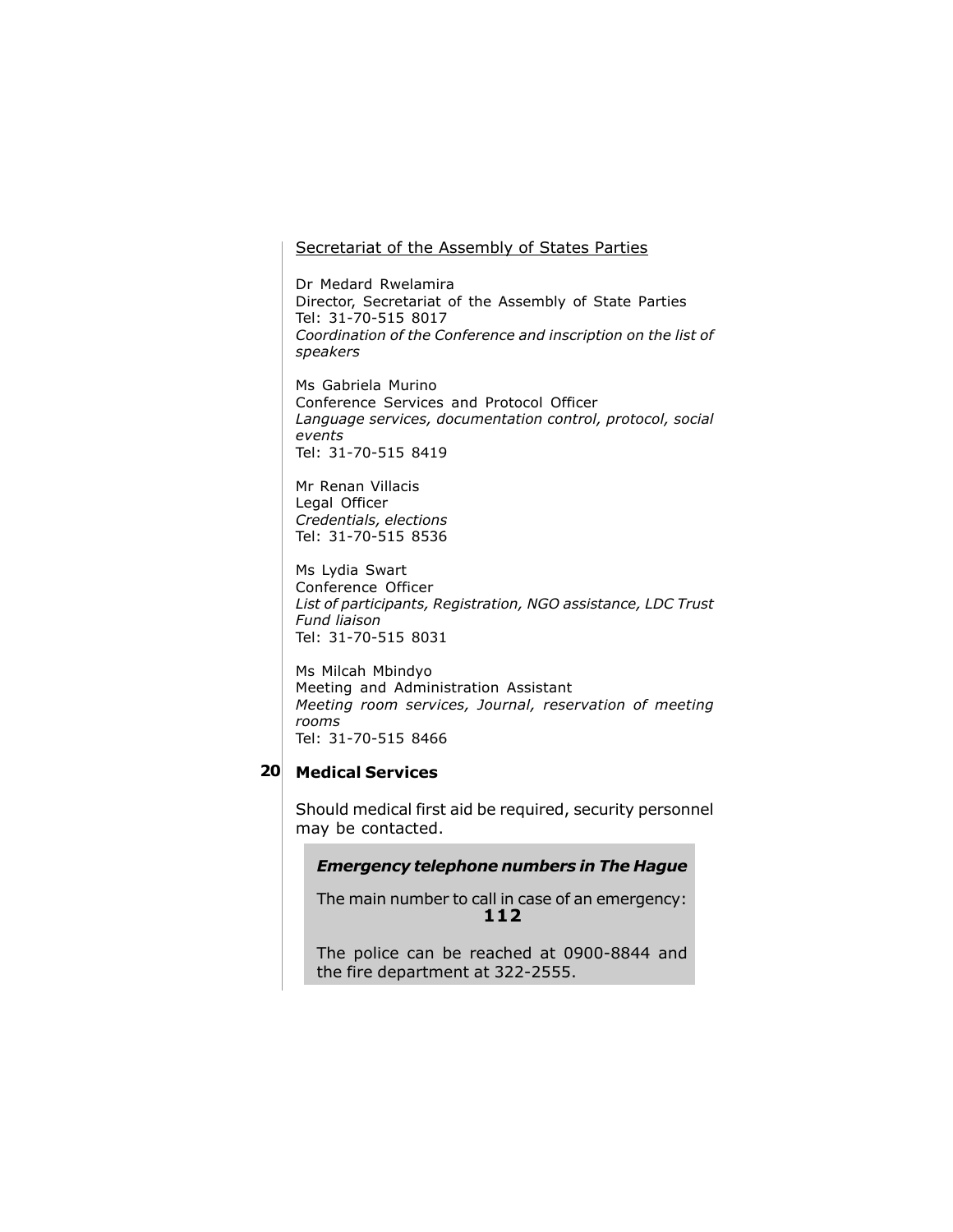# 21 | Hotels in The Hague

All participants are solely responsible for the reservations and payments of hotel rooms. Due to other meetings held in The Hague in the same week, participants are urged to make their hotel reservations as soon as possible. Hotel information can be found at www.denhaag.com/gb/ under the section 'look&book'.

#### 22 | Catering

Lunches will be available in the conference cafeteria in the Jan Steen Hall at the Netherlands Congress Centre between 12:00 and 14:30 hours. A coffee corner will be located in the Vermeer Lounge. In addition, the Netherlands Congress Centre has a café and restaurant on either side of the NCC main reception area.

#### $23$  Telephone and internet facilities

Telephone booths can be found in the lobby of the Netherlands Congress Center. Telephone cards may be purchased from the NCC Reception Desk.

If you are calling from outside the Netherlands to The Hague, add the country code (31) and the city code (70) to the telephone number. From within the Netherlands, calls to The Hague should be preceded by  $0$ 70. Calls within the city of The Hague do not require a city code. The city code for Amsterdam and Schiphol airport is 020.

Directory information within the Netherlands: 0900 8008 Directory information for international numbers: 0900 8418

An internet café for participants will be located in the Vermeer Lounge.

#### 24 Postal services

Stamps can be bought at the information desk at the Netherlands Congress Center. A mailbox can be found next to the NCC paid cloak room.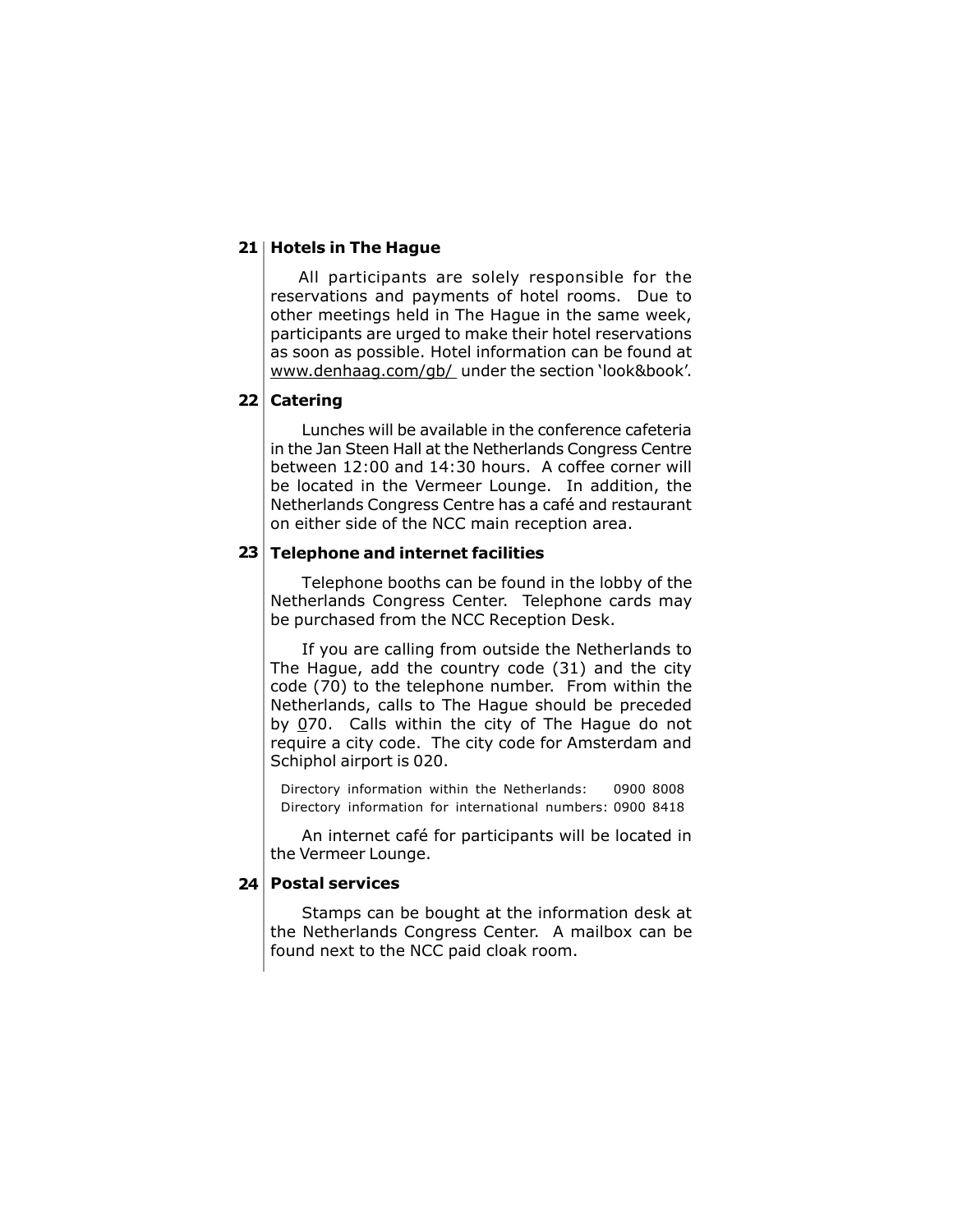#### 25 Parking

Paid parking is available in the underground garage at the Netherlands Congress Center. Day tickets (10 euros) may be purchased at the NCC main reception desk.

#### Taxis 26

Usually, taxis are parked in front of the Netherlands Congress Centre.

Participants are advised to only use licensed taxis which have blue number plates. When ordering a taxi, please indicate that special ICC rates are available to you when you use taxis from the following companies:

| Hofstad Taxi: | 070-3615057 |
|---------------|-------------|
| Citytax:      | 070-3830830 |

These two taxi companies should not charge you more than 55 Euro from the hotel to Schiphol airport (A discount of approximately 30 Euro).

# 27 Public Transportation

The Netherlands Congress Center can be reached by tram  $# 10$  or  $# 17$ , or by bus  $# 14$ . Transport tickets (strippenkaarten), good for all trams and buses, can be purchased from the NCC main reception desk, tobacco shops, newsstands, train stations, post offices and transport kiosks. You can also buy tickets from the driver, but you will pay up to 40% more. Strippenkaarten work by stamping the card in the small yellow machines in the buses or trams or by asking the driver to do so. A single journey within one zone costs 2 strips ( $\epsilon$  1.60), 3 strips cost  $\epsilon$  2,40. To go to the Congress Centre you will need 3 strips if you arrive from the station or from the center of town. An advance strippenkaart with 15 strips costs  $\epsilon$  6.40; a 45 strips card costs  $\epsilon$  18.90.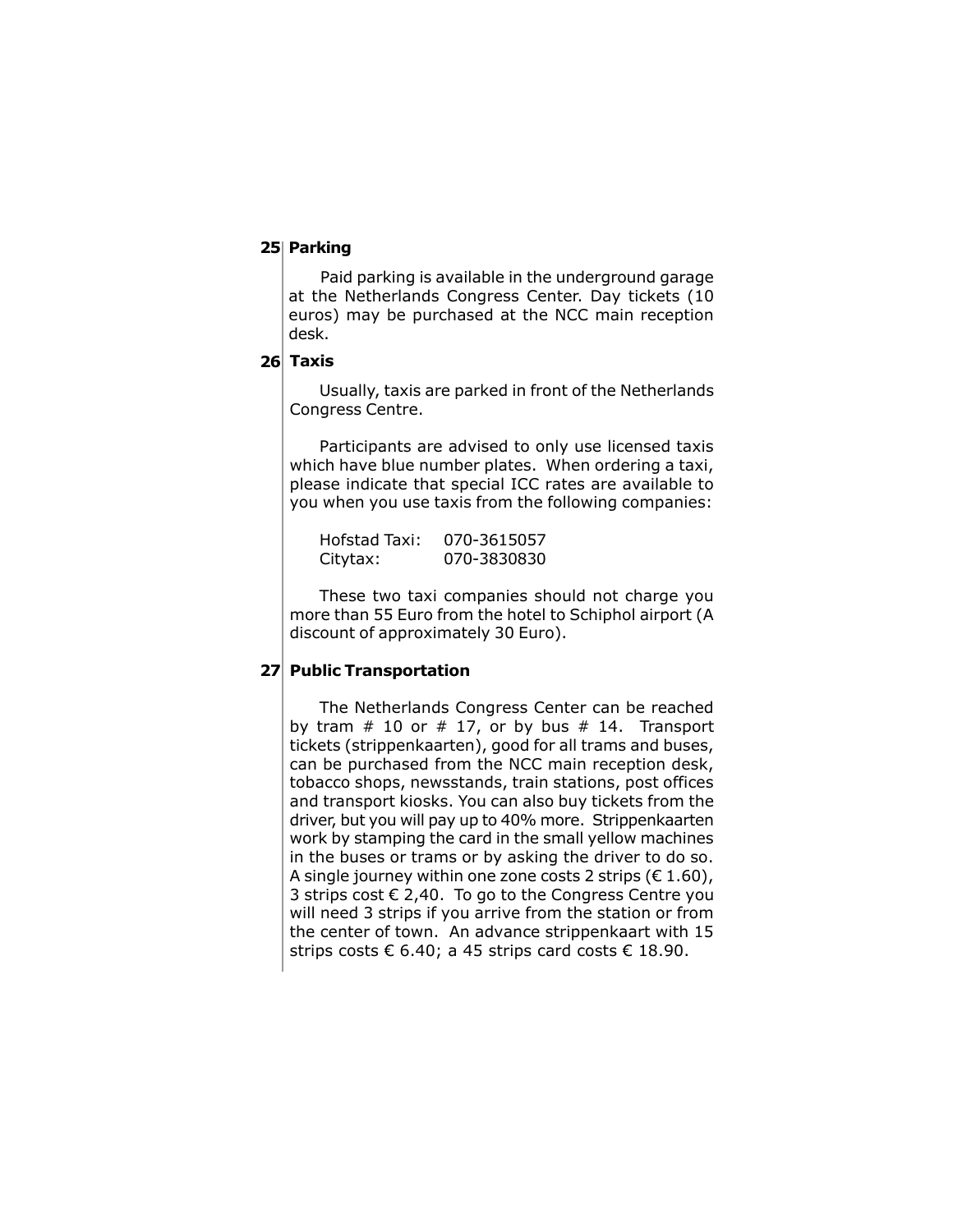# 28 Banking and currency exchange

There is a cash dispenser to the left of the main entrance at the NCC. In the center of town, and at the railway stations, you will find currency exchange facilities. The currency of the Netherlands is the EURO. Credit cards are accepted at most major stores, restaurants and hotels. Smaller shops, however, may only accept cash.

# 29 Shops

Shops are usually open from 09:00 hour until 18:00 hours. On Thursday evenings, large stores stay open until 21.00 hours. On Sundays, most shops are closed.

# Cloakroom 30

Coat racks will be located at the entrance of the Conference area upon entering through the metal detectors to the left.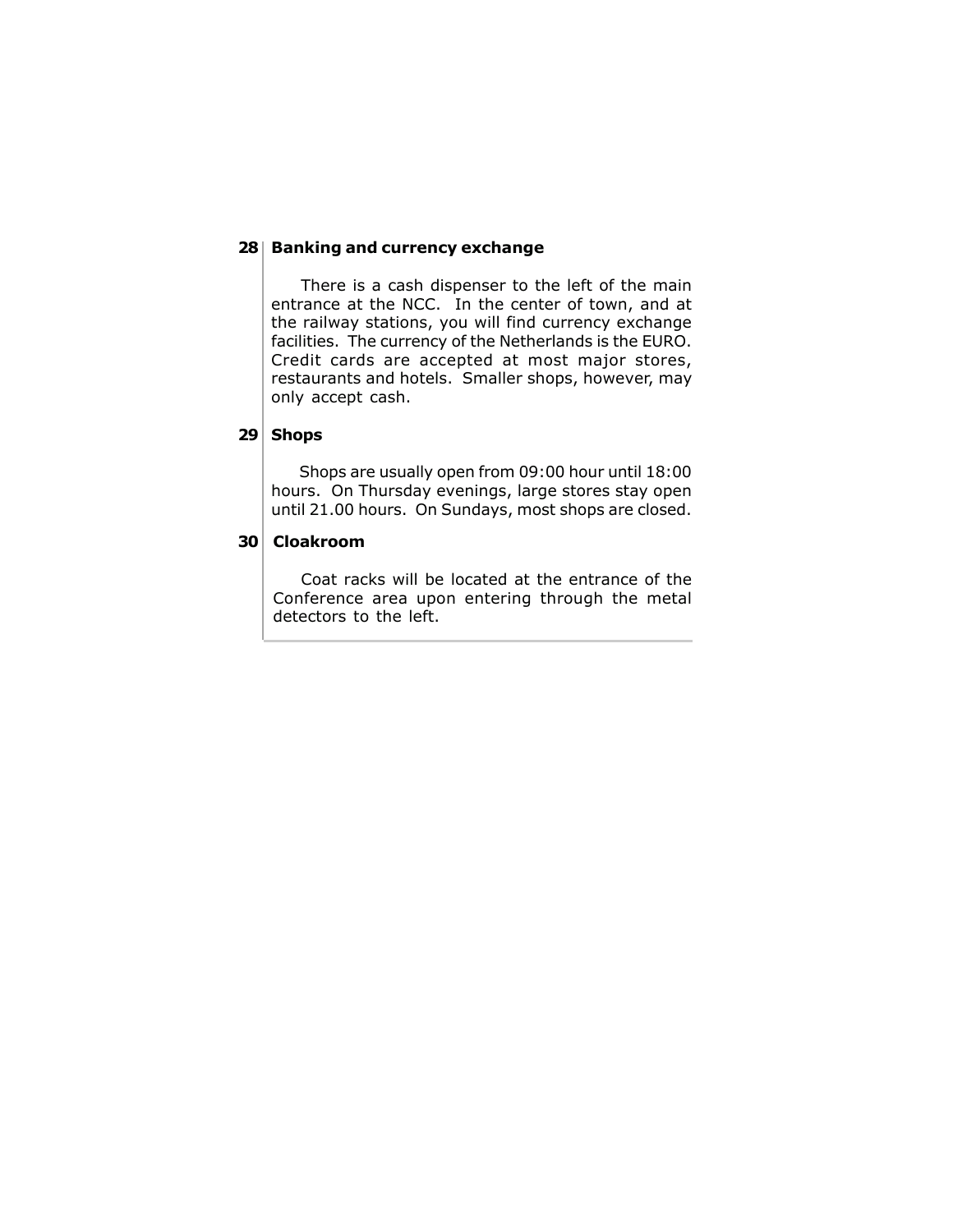#### **ANNEX I**

#### List of States Parties\*

Afghanistan Albania Andorra Antigua and Barbuda Argentina Australia Austria Barbados Belgium Belize Benin Bolivia Bosnia and Herzegovina Botswana Brazil Bulgaria Burkina Faso Cambodia Canada Central African Republic Colombia Congo Costa Rica Croatia Cyprus Democratic Rep. of the Congo Denmark Diibouti Dominica Ecuador Estonia Fiji Finland France Gabon Gambia Georgia Germany Ghana Greece Guinea Honduras Hungary Iceland Ireland Italy Jordan Latvia

Lesotho Liechtenstein Lithuania Luxembourg Malawi Mali Malta Marshall Islands Mauritius Mongolia Namibia Nauru Netherlands New Zealand Niger Nigeria Norway Panama Paraguay Peru Poland Portugal Republic of Korea Romania Saint Vincent & the Grenadines Samoa San Marino Senegal Serbia and Montenegro Sierra Leone Slovakia Slovenia South Africa Spain Sweden Switzerland Tajikistan Tanzania The Former Yugoslav Republic of Macedonia Timor-Leste Trinidad and Tobago Uganda United Kingdom Uruguay Venezuela Zambia \*as of 1 July 2004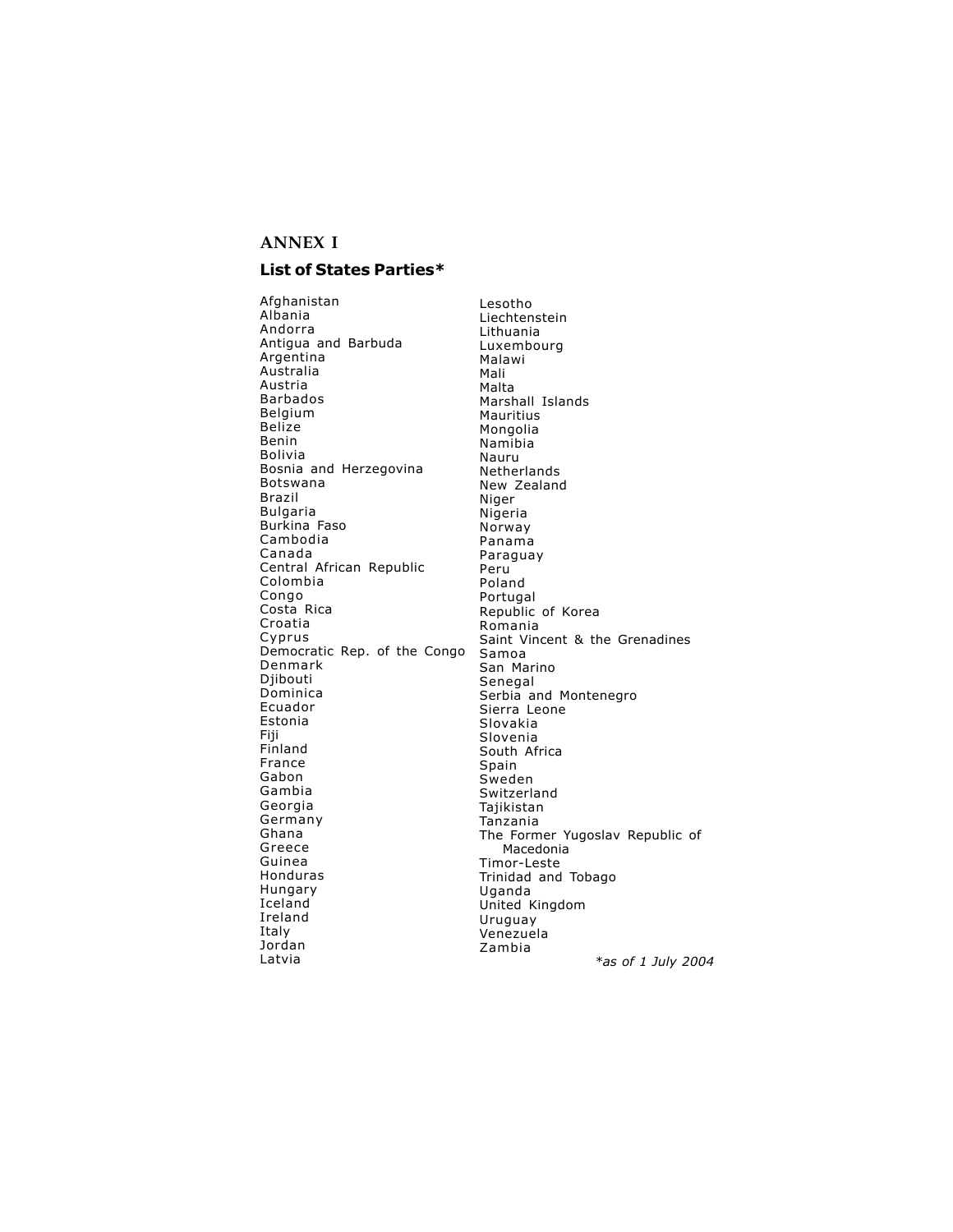#### **ANNEX II**

#### Visas

Members of delegations, representatives of international organizations, non-governmental organizations, and the media are responsible for obtaining an appropriate visa entry into the Netherlands if they need one. Visas may be obtained from a diplomatic or consular mission of the Netherlands in the delegates' country of residence. Visas will be issued free of charge. In the case of a country where the Netherlands does not have a consular mission, delegates may obtain a visa from the mission of another Schengen country that is responsible for issuing visas on behalf of the Netherlands. The Schengen countries are: Austria, Belgium, Denmark, Finland, France, Germany, Greece, Iceland, Italy, Luxembourg, the Netherlands, Norway, Portugal, Spain, and Sweden.

#### Participants from the following countries **do** have to apply for a visa:

Afghanistan, Albania, Algeria, Angola, Antigua and Barbuda, Armenia, Azerbaijan, Bahamas, Bahrain, Bangladesh, Barbados, Belarus, Belize, Benin, Bhutan, Bosnia and Herzegovina, Botswana, Burkina Faso, Burundi, Cambodia, Cameroon, Cape Verde, Central African Republic, Chad\*, China, Colombia, Comoros, Congo, Cook Islands, Côte díIvoire\*\*, Cuba, Democratic Republic of the Congo, Democratic Peopleís Republic of Korea, Djibouti, Dominica, Dominican Republic, Ecuador, Egypt, Equatorial Guinea, Eritrea, Ethiopia, Fiji, Gabon, Gambia, Georgia, Ghana, Grenada, Guinea, Guinea-Bissau, Guyana, Haiti, India, Indonesia, Islamic Republic of Iran, Iraq, Jamaica\*\*, Jordan, Kazakhstan, Kenya, Kiribati, Kuwait, Kyrgyzstan, Lao Peopleís Democratic Republic, Lebanon, Lesotho, Liberia, Libyan Arab Jamahiriya, Madagascar, Malawi\*\*, Maldives, Mali, Marshall Islands, Mauritania, Mauritius, Micronesia, Mongolia, Morocco\*\*, Mozambique, Myanmar, Namibia, Nauru, Nepal, Niger, Nigeria, Oman, Pakistan\*\*, Palau, Papua New Guinea,